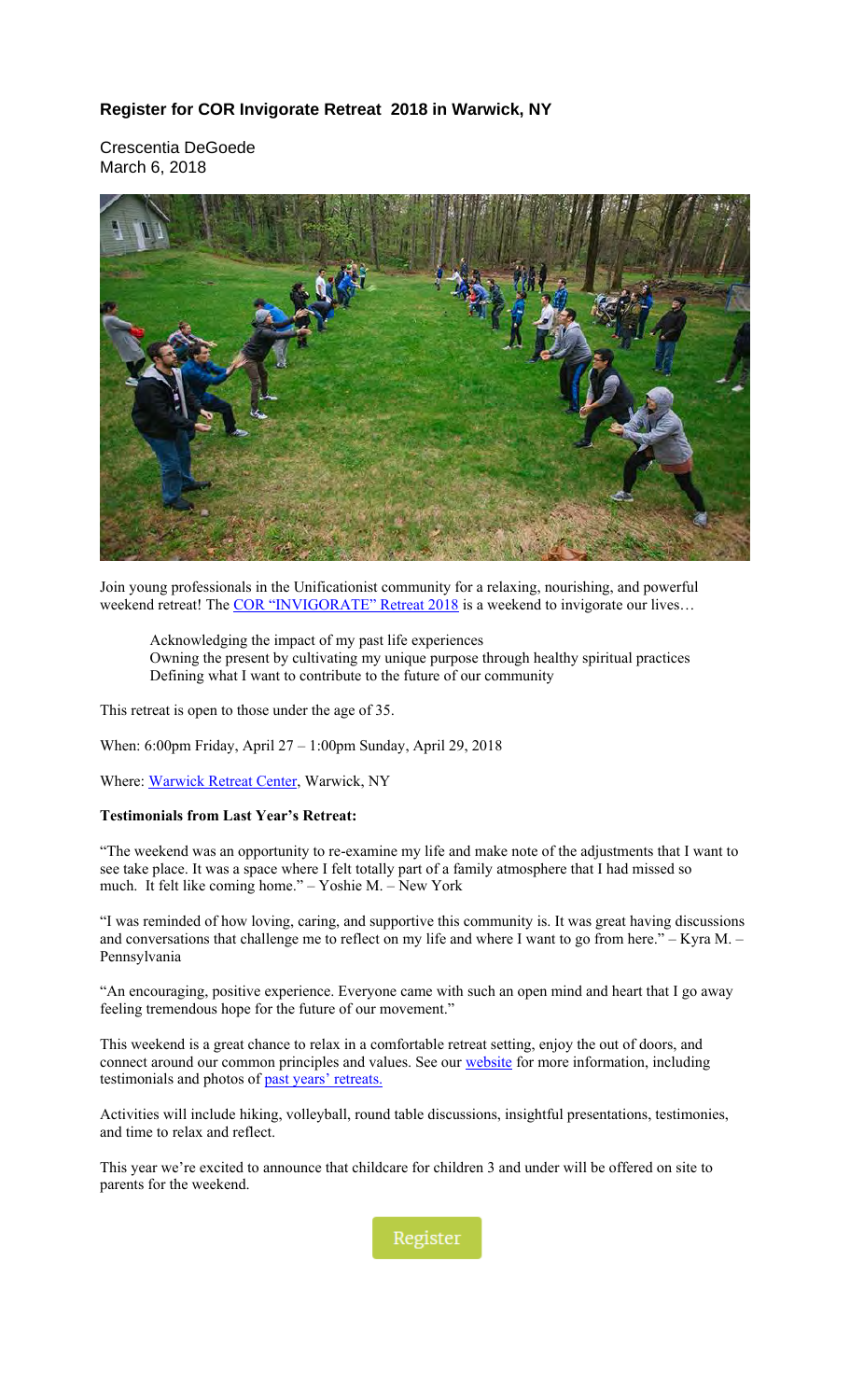Our early bird rate, offered until March 26, is \$240.

"Late bird" rate is \$275.

Registration will close on April 13th.

The price includes 5 meals, accommodations, and retreat content.

Retreat Director: Tasnah Moyer (PA)

Core Team: Raymond Burns (NJ), Yoshie Manaka (NJ), Ivan Dickson (NJ), David and Arehta Fortune (CA)



#### **About COR (Connecting Our Roots)**

COR is an independent, self-funded organization, based on Unification principles.

Our Vision: An authentic community that inspires God!

Our Mission: Create retreats for Unificationist young professionals to gain spiritual nourishment and experience authentic connection in order to comfort God.

COR was started in January of 2015 because we (the **Board**) wanted to create an experience that could meet the needs of those in the Unificationist community under the age of 40. Our goal is to create retreats where people can build deeper relationships with each other and God, and have an amazing time out in nature. See our "Vision and Mission" page for more details.

COR Board: Crescentia DeGoede, Ten Seng Guh, Jin Kwon Kim, Joe Leonard, Tasnah Moyer, Kester Wilkening

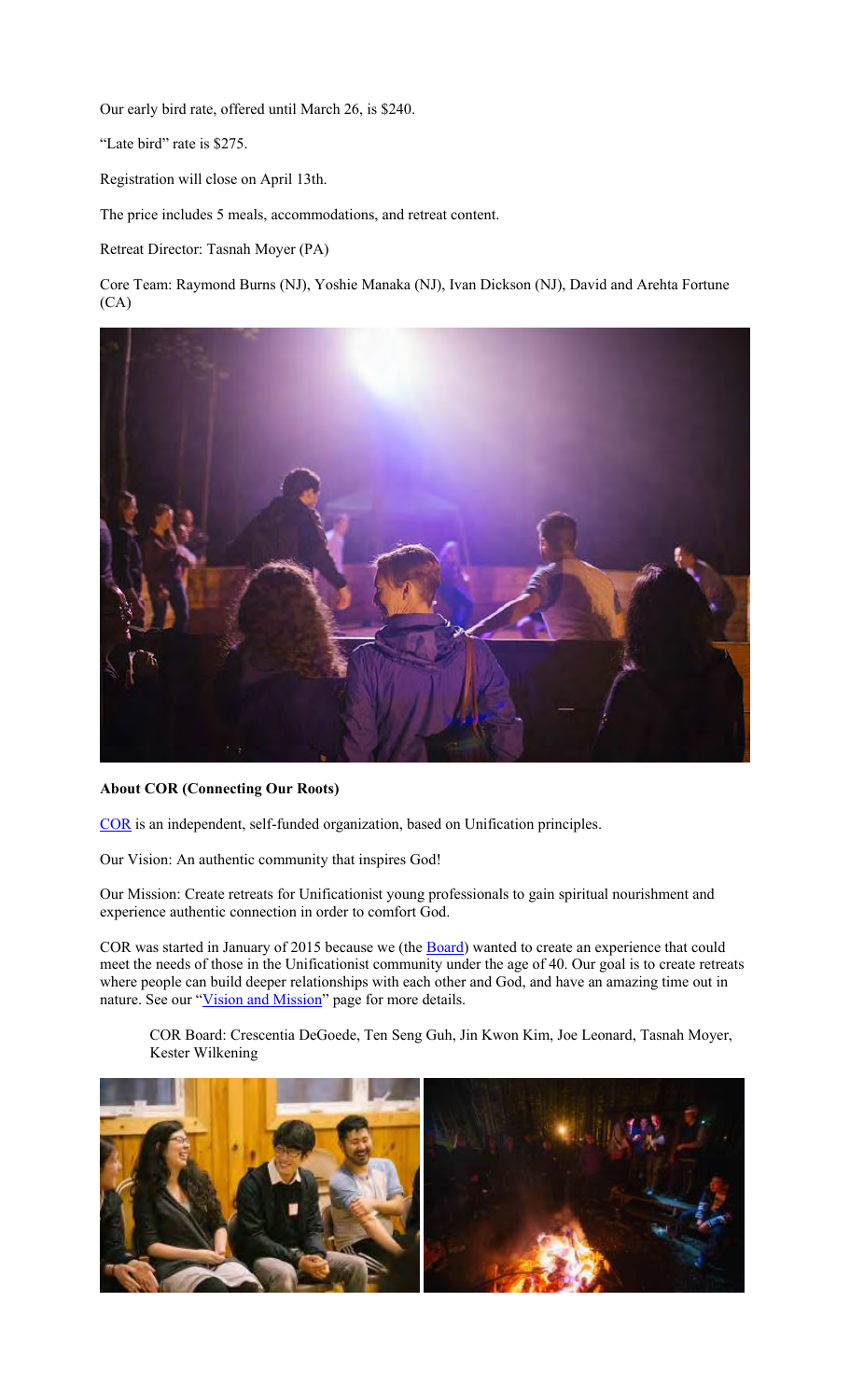<span id="page-2-0"></span>

# **COR "INVIGORATE" RETREAT 2018!**

# Upcoming **Retreats**

[COR](#page-2-0) ["INVIGORATE"](#page-2-0) [RETREAT 2018](#page-2-0)

# COR "Invigorate" Retreat 2018

# JOIN US FOR **A WEEKEND TO INVIGORATE OUR LIVES** …

- **Acknowledging** the impact of **my past** life experiences
- **Owning the present** by cultivating my unique purpose through healthy spiritual practices
- **Defining** what I want to contribute to **the future** of our community

## [REGISTER TODAY!](#page-5-0)

## SCHEDULE (TENTATIVE)

### FRIDAY:

- *\*Dinner is not served on Friday evening\**
- Registration
- $\bullet$  Orientation + Welcome

### SATURDAY:

- Morning Inspiration
- Breakfast
- **Session 1:** Acknowledging the impact of my past life experiences
- **Session 2:** Owning the present by cultivating my unique purpose through healthy spiritual practices

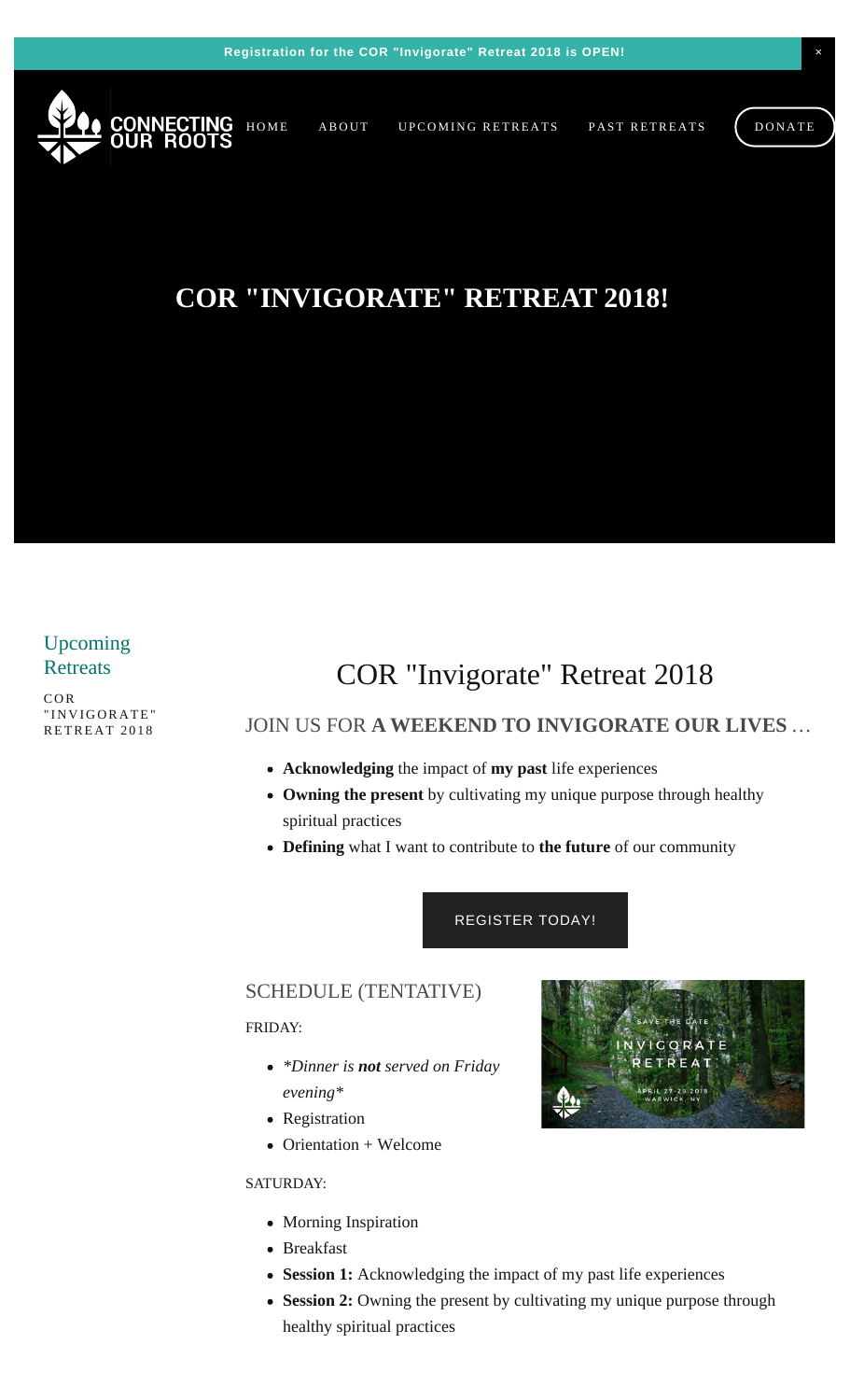- Lunch
- **Group Activity**
- Free Time
- Dinner
- **Evening Program**
- **Bonfire**

SUNDAY:

- Morning Inspiration
- Breakfast
- **Session 3:** Defining what I want to contribute to the future of our community
- **Closing and Reflections**
- Lunch
- Departures

# RETREAT COST + ACCOMMODATIONS

This year's retreat will be held at the Warwick Conference Center in Warwick, NY. Participants can select from the following accommodation options in the West House:

*\*Early Bird prices offered until March 26th! Then prices go up \$35! Registration closes April 13th!\**

- **Individual Registration** \$240 early bird, \$275 regular
	- Includes 5 meals (Saturday breakfast until Sunday lunch), hotel room style triple occupancy accommodations, retreat content
- **Private Couple's Room** (2 adults) \$480 early bird, \$550 regular
	- Includes 5 meals (Saturday breakfast until Sunday lunch), hotel room style private room accommodations, retreat content
- **Private Family Room + Childcare** (2 adults+children) \$480 + \$50 per child early bird,  $$550 + $50$  per child regular
	- Includes 5 meals (Saturday breakfast until Sunday lunch), hotel room style private room accommodations, retreat content, on-site child care during retreat programming

*Scholarships are available for participants and families. Email CORretreatsUSA@gmail.com for details.*

## [REGISTER TODAY!](#page-5-0)

## WE'RE OFFERING **ON-SITE CHILDCARE**!

COR cares about nourishing young families, and values the presence of young families at our retreats. To make it possible for parents with young children to participate in this retreat, we are offering on-site childcare for children 3 years and younger, and private rooms for families. Parents attending the retreat will be able to participate in all the sessions, while their children enjoy an age appropriate educational and fun program with other young children.

Childcare will be provided by trained and experienced childcare providers. The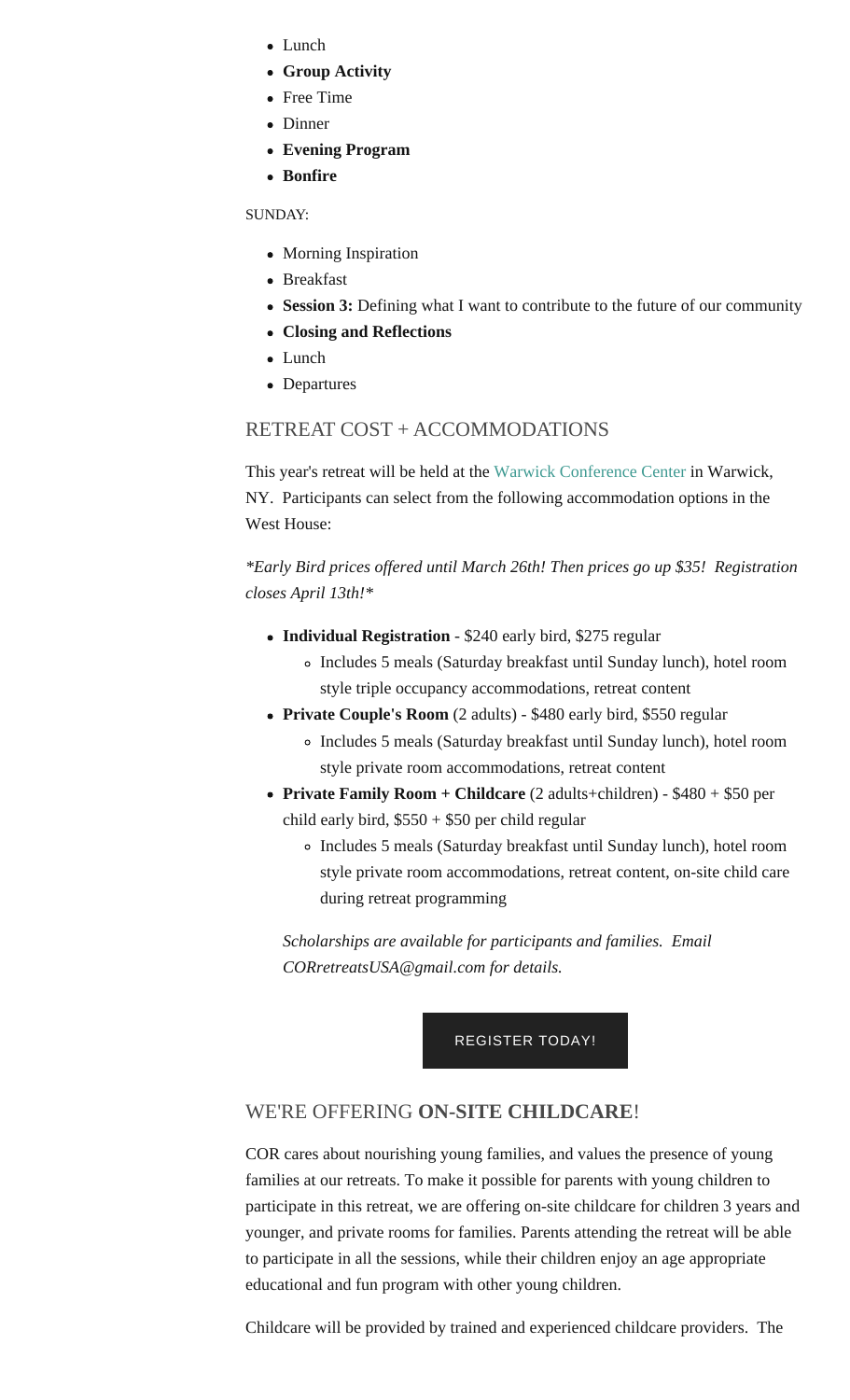main coordinator of the childcare program will be Doris Shirato. Doris worked for many years with Jin-a, and is currently serving as a nanny for the DeGoede family. She will be assisted by several other childcare providers, according to the number of children that enroll in the childcare program. We can accommodate up to 10 families.

To make it possible for young families to attend together, the COR Board has secured donations to be able to provide up to \$200 per family to subsidize the cost of the childcare (actual cost is \$105-\$156 per child for the weekend). With this subsidy, the **cost per child will be just \$50 per child for 3 days and 2 nights of care and 5 meals**.

For any questions about the childcare program, please contact Crescentia DeGoede at cdegoede@unification.org.

## TRANSPORTATION

COR is not responsible for transportation to and from the retreat. However, we're happy to help connect participants so they can coordinate carpooling. If you are willing to offer a ride or are looking for a ride, please fill out this form. Responses and contact information can be found here.

# CHECK OUT OUR EVENT ON OUR FACEBOOK PAGE !

[REGISTER TODAY!](#page-5-0)